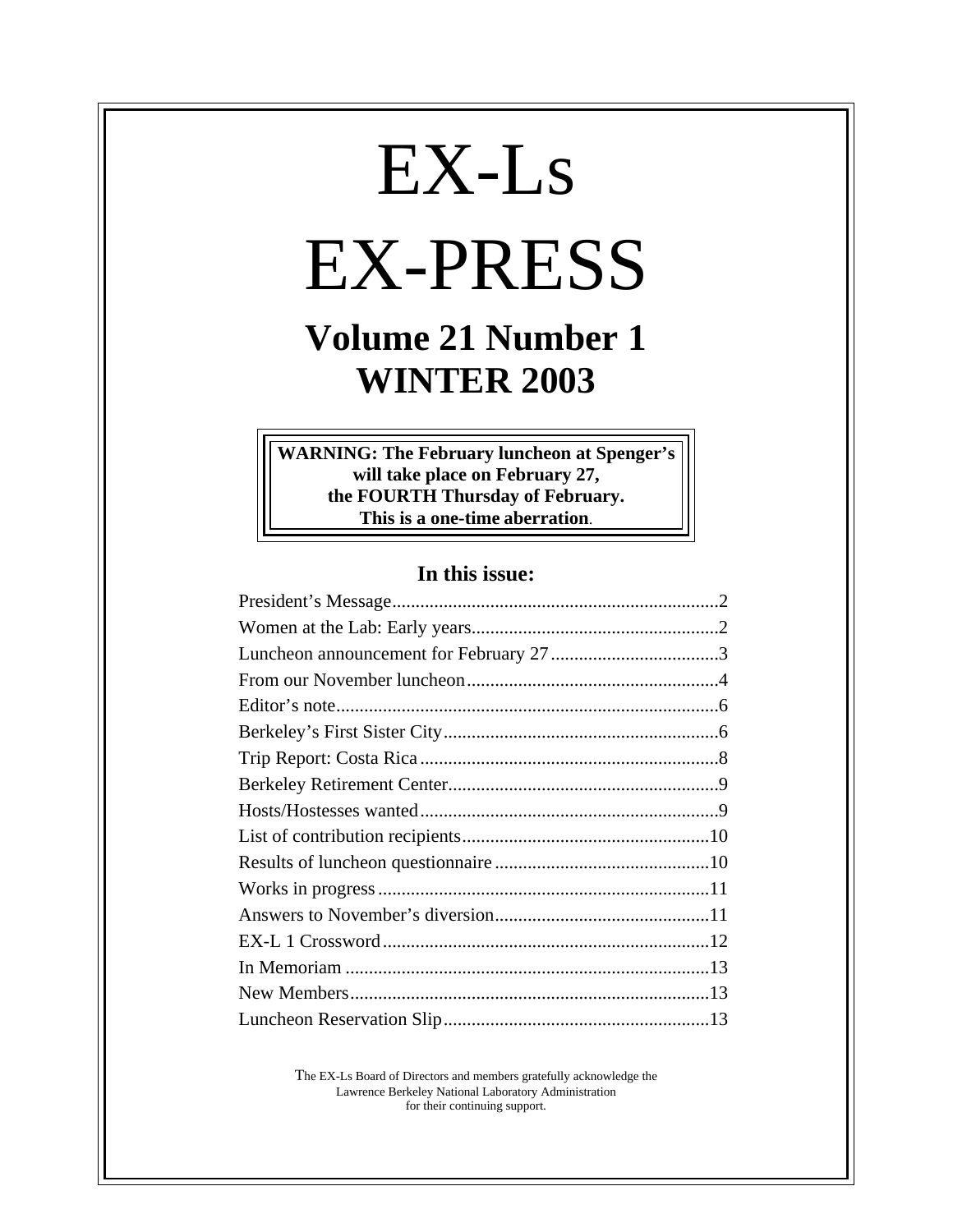Volume 21 #1: Winter 2003 (Published January 2003)

#### **PRESIDENT'S MESSAGE Bob Fulton**

Welcome to the New Year! And to a significantly new EX-Ls Board. We initiated two new vicepresidents in November: Sig Rogers is 1st Vice President and in charge of getting speakers for the next four luncheons, and Gene Binnall is 2nd Vice President and in charge of replacing himself next year as he moves up to first VP.

Sig has lined up Sally Benson, LBNL Deputy Director of Operations, to speak at the coming luncheon. She will talk on her research specialty, carbon sequestration, and will update us on the latest LBNL news. Sig also has a couple other good talks in the pipeline. Gene's task may be harder. This year it was difficult to find two members willing to join the board, so I am issuing a call to members who have enjoyed and benefited from their membership in the EX-Ls to consider serving on the Board next year. Nobody likes to publicly "volunteer" for such a thing, so an anonymous tip to any of the present Board members will do the trick. We'll never tell!

The response from retirees to the Laboratory's funding our access to the UCB Retirement Center has been very good: More than 350 of us have contacted the center about their services and perks. Richard Takahashi, LBNL Benefits Manager, told the Board at our January meeting that he hopes to continue the relationship.

Another benefit that is being developed is the position of Health Care Facilitator in the Benefits Office. This will be someone who can help both employees and retirees find solutions to serious issues of health care. More on this later as the program develops.

Presidents come and go, but the real work and continuity of the organization are provided by people like our Treasurer, Bud Larsh, Activities person Inge Henle, EX-Press editor Dave Stevens, and Secretary, Eleanor Dahl. My continued thanks to all of these folks. Eleanor has recently taken over the secretary's job from Shirley Ashley, who gets a well deserved rest. But don't worry, Shirley will be around to your table to see what you have been up to.

#### **Women at the Lab: Early years**

In conjunction with the celebration of Berkeley's  $125<sup>th</sup>$  birthday, Phyllis Housel Gale is seeking information regarding the role of women at the Rad Lab and on campus prior to 1955. She would particularly like to interview women willing to share the highlights of their careers and the aspects of being a woman during the formative years of the Laboratory. She is looking both for women scientists and for women who supported the scientific effort. This information may be incorporated into an Exhibit at the Berkeley Historical Society History Center Celebrating Berkeley Women: 1878-1953. If you or anyone you know can help Phyllis in this effort, please contact her either at (510) 548-0591 or at  $p2$ gale@juno.com.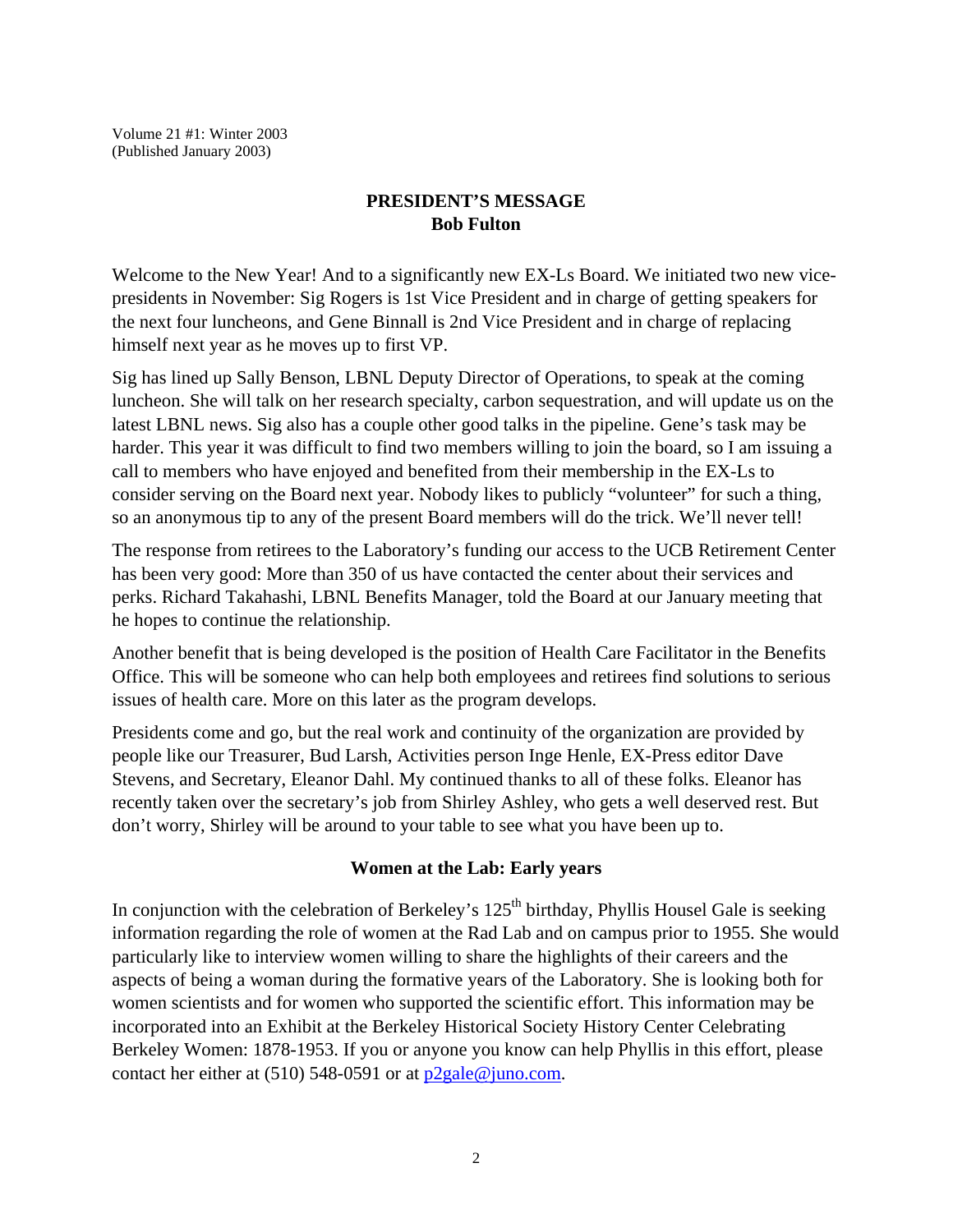

#### **2003 Winter Lunch**

| Date: | Thursday, February 27, 2003                     |
|-------|-------------------------------------------------|
|       | NOTE Change of date to 4 <sup>th</sup> Thursday |

- **Where: Spenger's Fresh Fish Grotto 1919 Fourth St. Berkeley**
- **Time: No-host Bar: 11:30 AM Lunch Served: 12:00 Noon**
- **Speaker: Sally Benson, LBNL**
- **Subject: Carbon Sequestration**
- **Menu: Bay Shrimp Louie Salad (with cup of chowder) Parmesan Petrale Sole w/ lemon caper butter (with dinner salad) Flatiron Steak w/ mushroom demi-glaze (with dinner salad)**
- **Cost: \$18 per person (PREPAID)**
- **Reservations: Please make checks payable to EX-Ls. Send to Inge Henle 820 Villa Lane #3 Moraga, CA 94556**

**Spenger's management policy makes it absolutely imperative that they receive reservations by February 21, 2003**

**(Reservation slip on last page)**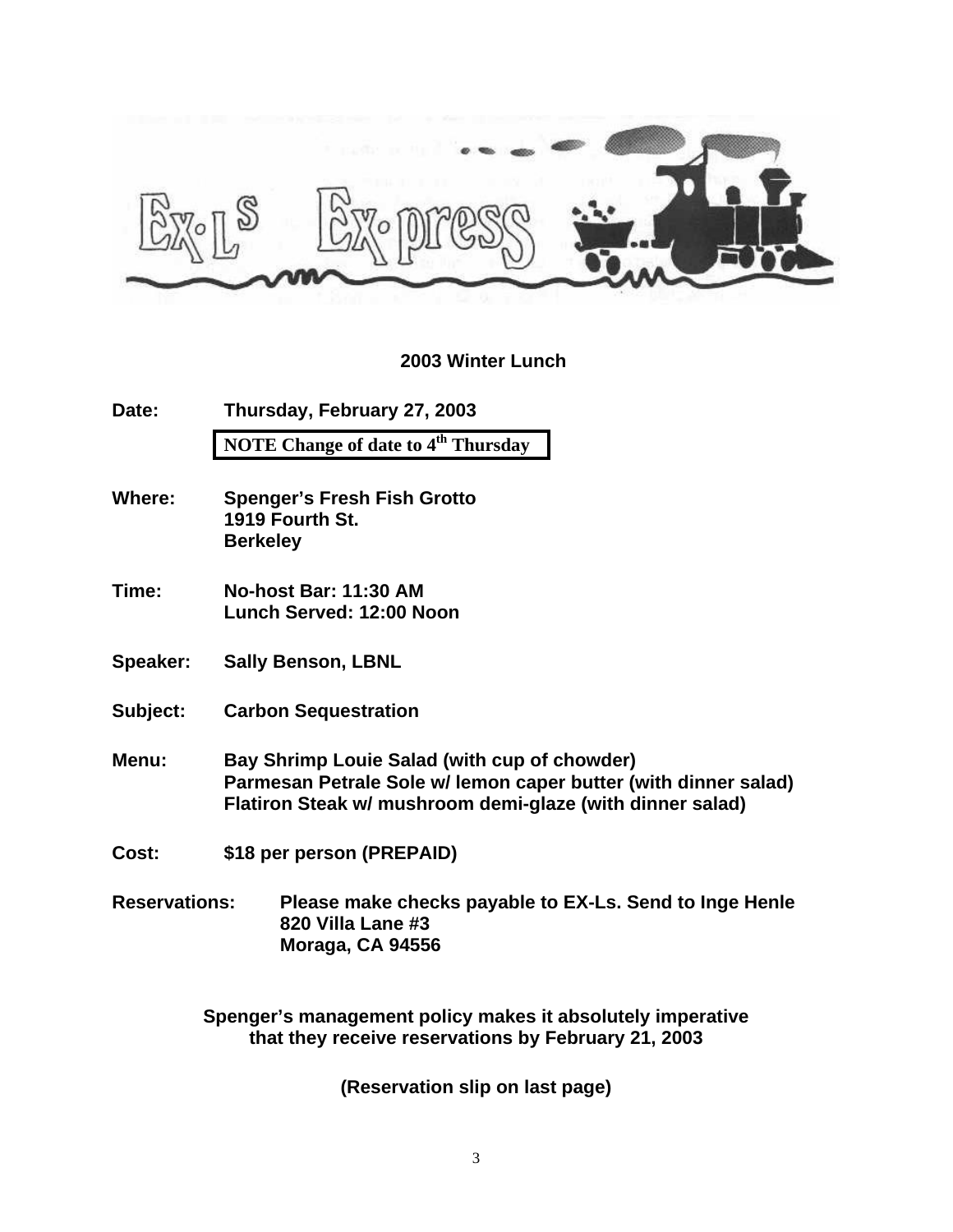#### **From our November lunch**

*Reported by Bob Fulton, incoming EX-Ls President*: Our speaker for the November 21st luncheon was originally scheduled to be Sally Benson, LBNL Deputy Director of Operations. When Sally discovered she had a conflict with a meeting in Canada, Jim Triplett, Engineering Division Director, agreed to step in. Then at the last minute, Jim got sick and was unable to talk to us. Our very able laboratory representative, Terry Powell, then corralled Christian Kisielowski of the LBNL National Center for Electron Microscopy (NCEM). So, on very short notice, Dr. Kisielowski gave the luncheon attendees a fascinating description of some of the work that goes on at NCEM. He began with a chart of the history of microscopy, showing how the limits of magnification have decreased with time and are now below 0.1 nm. He presented a video that took the audience on trips into the structures of both a ceramic spark plug insulator and a plant leaf. He described the use of electron microscopy in the study of material failures; the atomic structure of buried interfaces and boundaries in subsurface systems made from semiconductors or ceramics; and mapping of local compositional changes, local strain, and local electromagnetic fields. He left us with the example of how improving red and green diodes through the use of electron microscopy can save energy and therefore reduce our dependence on foreign oil.

*Table Hopping in November (by Roving Correspondent Shirley Ashley, EX-Ls EX-Secretary)*: I have to admit that I was so elated about welcoming Eleanor Dahl into the role of EX-Ls secretary that almost everything else seemed secondary. But I did some table-hopping and talked with Mary and Robbie Smits, who went to Disneyland after 40 years to watch their grandson march up Main Street in the California High School Band. What fun they had revisiting the Haunted House, and seeing Star Wars and Splash Mountain. Mary said she didn't go on the latter ride as she didn't want to get wet.

Ken Lou and his wife had just returned from a trip to Washington DC in October and he commented that the atmosphere was more than a little strained. Then when they went on to Philadelphia they were sent through a security check before viewing the Liberty Bell. September 11 is still more than just a memory.

Stopped at a table where Winnie Baker was sitting with a group that included Don Blackman and Don Prestella. Winnie said that she had been taking a few mini trips, e.g., to Redding to visit and to several art shows; the two Dons both said that they had been "just taking it easy" and trying to stay out of trouble which was "not easy." Chet Cernac and his son had just returned from traveling in Germany.

Lee Glasgow said that he is really a very dull boy - but don't believe it. When pressed he said that he has been doing metal work in his shop at home and is trying to complete a project on an antique bed.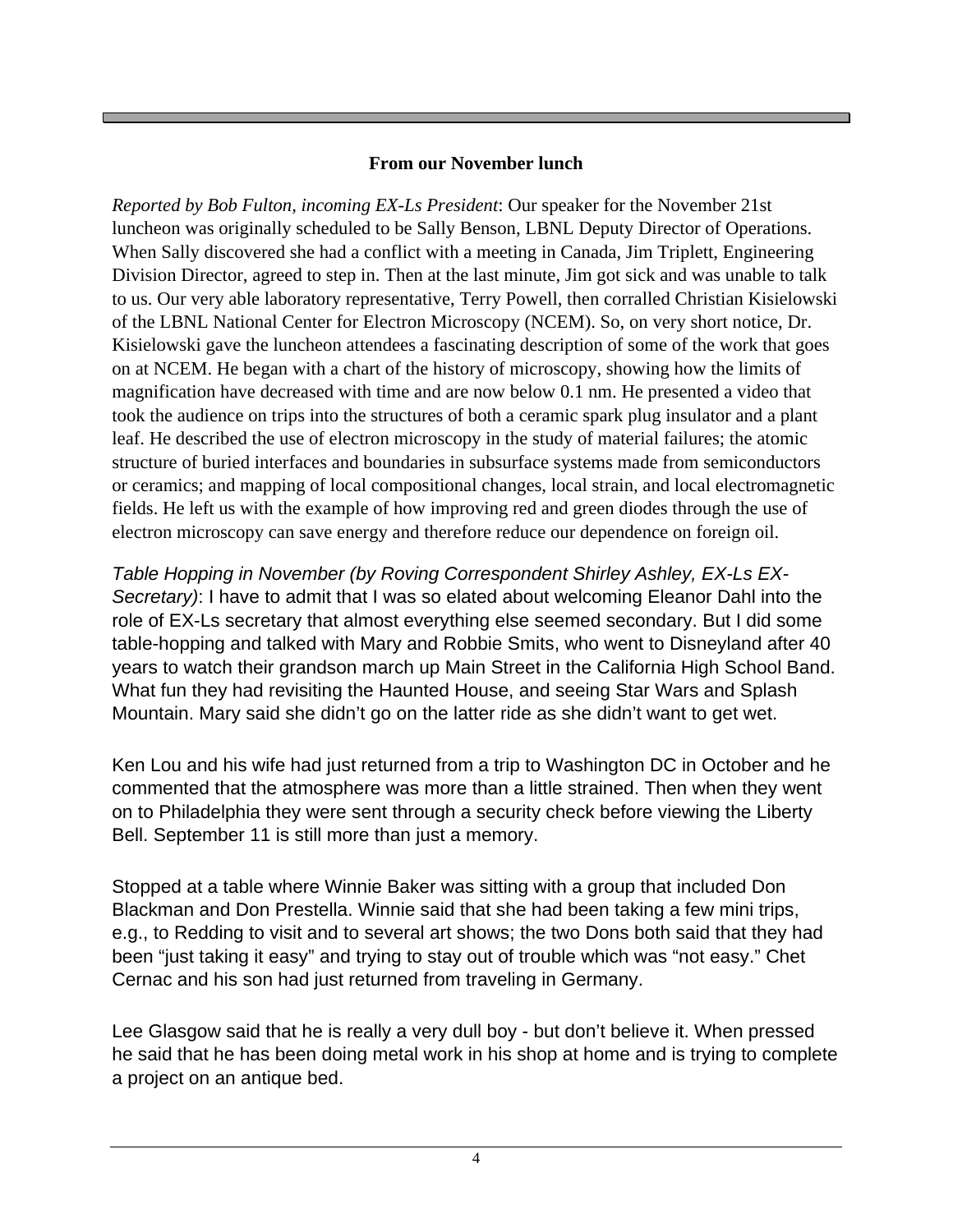And a couple of Big 80th birthdays were reported. Al Amon's was celebrated by attending several functions. First, he and Betty got all dressed up for the formal dance held in Piedmont. Then on Sunday, November 17th they were in Visalia to see their grandson David receive his Eagle Scout award at the Honor Court there. And this reporter celebrated her November birthday early in October by flying high up in a hot air balloon followed by a surprise dinner party hosted by her son and daughter-in-law that evening at a restaurant in Calistoga with family members from various parts of country attending. Barbara Hernandez was looking forward to her upcoming December 12th birthday to be hosted by her family.

I sat at a table with John and Barbara Lax, Warren and Abby Faust. Bill and Wally Everette, and Jose Alonso, where the gentlemen were telling interesting fish and animal tales. Some were hard to believe but were very interesting. Jose also told us about an upcoming event where his wife Carol will be performing with her horse in a horse ballet. Sounded fascinating.

The door prizes were picked up by Gertrude Young – the Mystery gift; Spencer Knoll the Kahlua; and Dave Stevens, our editor – the cognac.

At 1:10 Bob Fulton took to the podium in President Birge's absence and announced and called for a show of hands in approval for the new slate of officers for 2003; namely, Bob Fulton, President, First Vice President Sig Rogers, Second VP Gene Binnall, Secretary, Eleanor Dahl, Treasurer Bud Larsh, Activities Inge Henle. He also announced that one of our past presidents—Per Dahl—has just published another book. Then he introduced our "mystery" speaker Christian Kisielowski, aided by Terry Powell who explained that the originally scheduled speaker had had to cancel because of an unexpected commitment, and that our first attempt to find a substitute had foundered when he became ill.

*Luncheon Attendees:* Maxine Adams Al Amon John Anderson Shirley Ashley Bob Avery Bill Baker Winnie Baker Josephine Barrera Tom Beales Bill Bigelow Gene & Myrna Binnall Bob & Elizabeth Birge Don & Yvonne Blackman Igor Blake

Thomas Bowen Dick Burleigh Rod Byrns Chet Cernac John & Ginnie Chin Winifred Corniea & guest Gary Schleimer Per & Eleanor Dahl Bill & Jean Dolter Andy DuBois Bill & Wally Everette Polly & Ed Fleischer Bob Fulton Frank & Maxine Garnier

Bill Gilbert Lee Glasgow Jim Haley Inge Henle Victor & Christine Henri Roger Hughes Nylan Jeung Robert & Barbara Kaufmann Elmer & Elizabeth Kelly Al Kleven Ralph Kujala Bud Larsh Ted & Lynn Lauritzen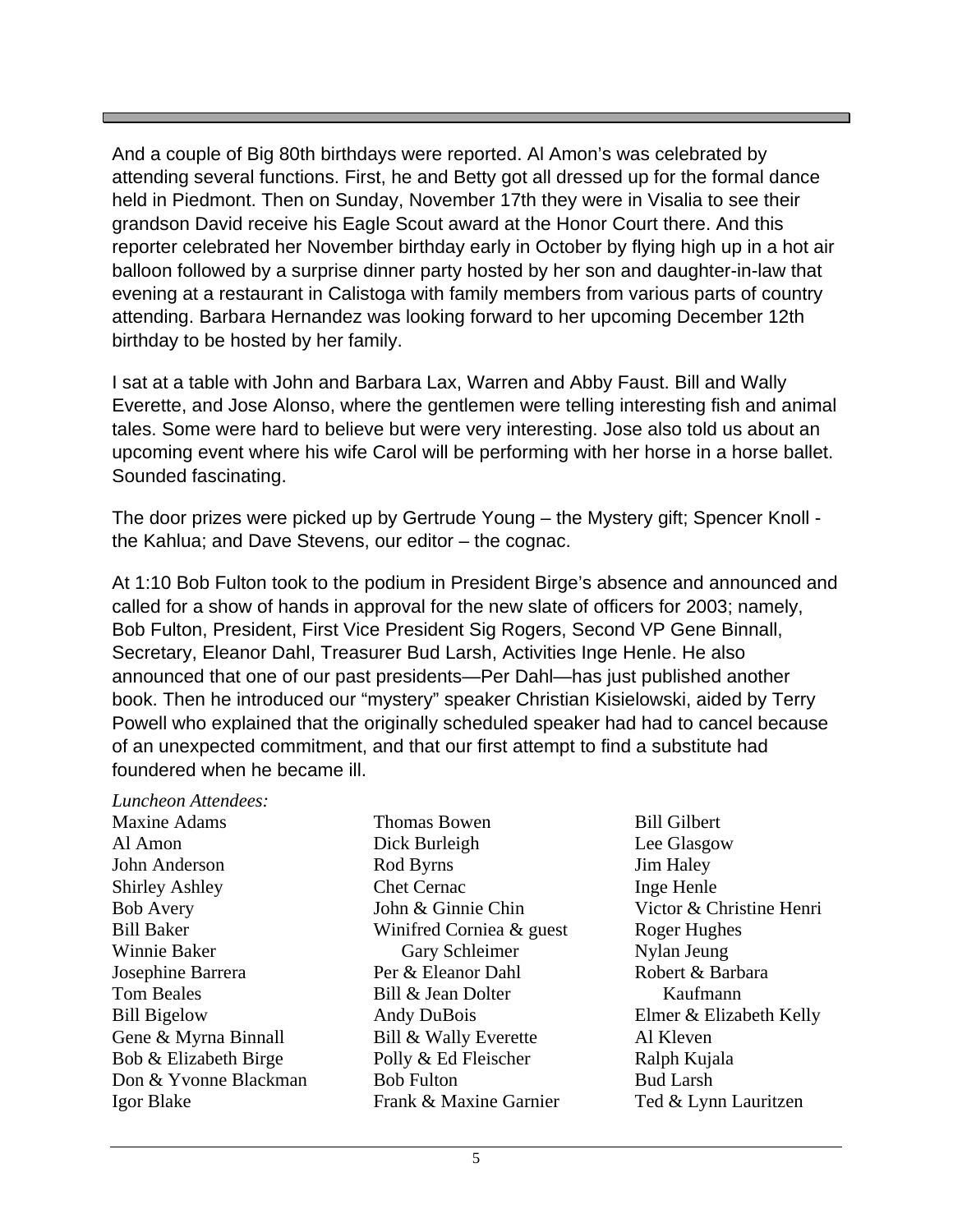John & Barbara Lax Branko Leskovar Ken Lou Katherine Lucas Jo & Ed Lundberg John & Priscilla Magee Fritz & June Marg Bob Meuser Bob Miller

Ken Mirk Vic & Nancy Montoya Robert & Jo Morris Bob Mortiboy Charles Ogden Conway Peterson Terry Powell Don Prestella Ellie & Gwen Ralph

Lou & Rita Reginato Ed Reioux Clay Sealy Ben Shuey Elmer Silva Dave & Sally Stevens Marilyn Taylor Fred Vogelsberg

#### **Editor's Note**

I am pleased to announce that I have discovered the retirement hiding place of Erith Ehrer, who used to provide occasional cryptic crosswords for the old Computer Center Newsletter. She claimed she is out of practice, but consented to provide a "simple" crossword for this issue. There may be many EX-Ls to whom such diversions do not appeal, but the newsletter is rather meager this quarter because of lack of other material. The best way to keep Erith at bay and in quiescent retirement is to provide a few more articles for inclusion in the EX-Press. (On the other hand, if you like her puzzles, please let me know.…I'm sure we can persuade her to become a regular contributor.) Also, I have (nearly) unilaterally decided to skip Volume 20 #4 so that we can align the newsletter schedule with the calendar. This issue is accordingly numbered Vol 21 #1. Articles or ideas for articles may be submitted via e-mail (stevens@LMI.net or david stevens@attbi.com) or snail-mail to Dave Stevens, 1107 Amador Ave, Berkeley, CA 94707, or even telephone (510-524-2904). Thanks—

dfs

#### **Berkeley's First Sister City**

On November 3, 1967, at a special ceremony in Sakai, Japan, Mayors Yasunosuke Kawamori of Sakai and Wallace Johnson of Berkeley issued a Joint Declaration of Sister City Affiliation between Sakai and Berkeley. On this occasion Sakai presented Berkeley with the magnificent Stone Lantern that now stands under the redwood trees among the rhododendrons near the southeast corner of the lawn in front of Old City Hall (now the administrative offices of BUSD). Berkeley-Sakai Association Chairman William Porter and Directors Shigeru Jio and Tad Hirota were present at the ceremony. Mr. Shigeru Jio, a Berkeley resident, is the one responsible for the birth of the Berkeley-Sakai sister city relationship. He explored the possibility of the citizens of Berkeley involving themselves in personal diplomacy during the mid-1960's, after the sister city concept began to grow rapidly in the U.S. Mr. Jio initiated the discussions between Mayors Kawamori and Johnson that resulted in the establishment of a sister-city relationship with the goal of increasing friendship, understanding, and awareness between the two cultures. On March 15, 1966 the Berkeley City Council adopted Resolution No. 41,089-N.S. accepting the invitation of Sakai City, Japan, for sister city affiliation.

6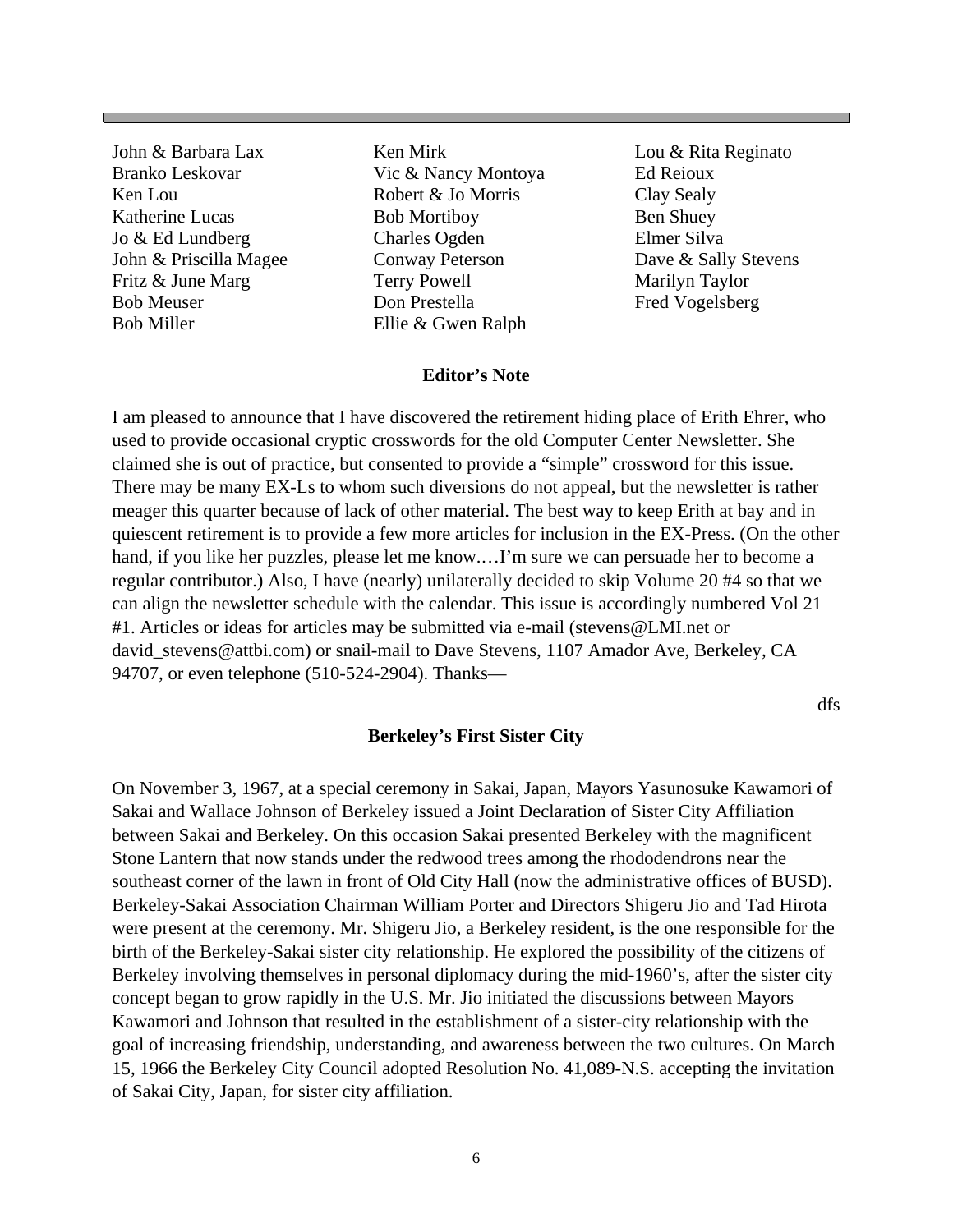On June 26 & 27, 1968, six men, led by Mayor Kawamori, made up the first official delegation from Sakai. During this visit, Berkeley presented Sakai with a unique sundial made of black terrazzo and bronze in an unusual shape, described as a "trigonal trapezahedron" by its creator, East Bay engineer Frank Cheney. It was installed later in front of Citizens Hall in Sakai. Then in July 1970 the City of Berkeley built and installed the handsome sundial at the Fishing Pier Plaza of the newly developed Berkeley Marina. It bears a plaque that reads: "The people of the bountiful Pacific Ocean are brought together by the sweep of time. This sundial honors the citizens of Sakai, Japan, the Sister City of Berkeley. United in warm friendship and goodwill, the people of Sakai and Berkeley strengthen mutual understanding and respect through the exchange of visitors and cultural programs. This sundial is dedicated to the continuing friendship and growing association between Sakai and Berkeley."

In addition to Goodwill Visits between Berkeley and Sakai, the Berkeley-Sakai Association participates in the annual Senshu International Marathon by sending a marathon runner each year in February (2003 marks the 10th anniversary of this event) and an annual Student Exchange between 6th grade students (11-12 year olds) of Berkeley and Sakai (this year 12 Berkeley 6th graders will go to Sakai). Also the Berkeley-Sakai Association donated \$1000 to the City of Berkeley to have a poem by Yosano Akiko of Sakai included in the Berkeley Arts District Poetry Panel Project. The translation below was provided by Janine Beichman, a Professor in the Department of Japanese Literature at Daito Bunka University. Sakai Harbor When ships from the foreign south sailed to and fro

what a mingling of springs and

autumns there must have been.

This is a *tanka* (a poem of 31 (Japanese) syllables), and was written as the epigraph for *The City of Sakai*, a history published by the Sakai city government in the 1920s. There is now a poem monument of it outside the Sakai City Library.

The next goodwill visit from Berkeley to Sakai is now in the planning stages, and will probably take place in the Fall of 2003. These visits are usually in conjunction with the Sakai city festival, and include both a homestay and participation in the festival parade, as well as visits to other parts of Japan. If you are interested in participating in the Berkeley/Sakai organization as a host for visitors from Japan, or in the possibility of a visit to Berkeley's first sister city, please let me know. (Contact details are in the Editor's Note and on the back page.)

Dave Stevens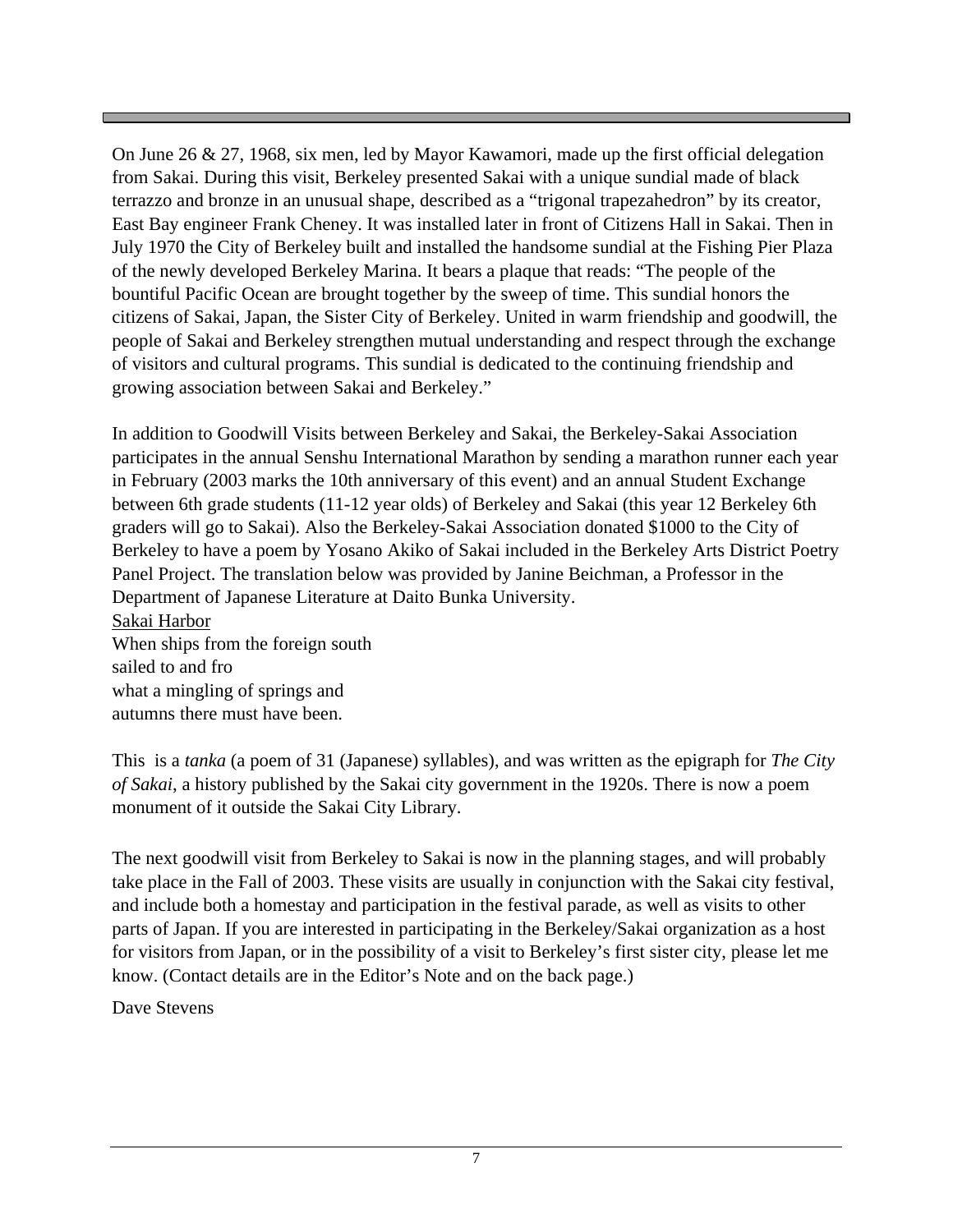#### **Trip Report Costa Rica** Bob & Elizabeth Birge

Rain, rain, and more rain: That was the story of our last two days on the East (Caribbean) Coast of Costa Rica before we went back to San José to catch our plane home. (We were beginning to think that "costa rica" is really Spanish for "rain coast" rather than "rich coast".) We had been on a two week trip with Overseas Adventure Travel that started on a real high—a visit to the rim of the Poas volcano at 9000 ft. the first day—and had included many adventures thereafter. Mountains form the backbone of Costa Rica, including six volcanoes, three of which are still active. San José, the largest city, sits in a large valley at 3000 ft. surrounded by mountains.

Our group of 15, plus a guide and driver, traveled in a Toyota 20 passenger bus. The bus had an air intake five feet above the ground in case of driving in deep water! It also had an auxiliary braking system that restricted the air flow through the exhaust system to give more compression, thereby saving brake linings.

The trip was mainly to see birds (almost 100 species sighted), animals, plants, and scenery. We saw sloths, iguanas, crocodiles, monkeys, brightly-colored frogs, and many other animals. Elizabeth was the champion bird-finder, and was up at 5 AM on several days to add to her life list. Among the many trees we saw were rosewood, balsawood, and purple heart trees. Coffee and chocolate are the main crops, and we also saw ginger plants and many unusual orchids.

One day we went white water rafting (we were told afterwards that the crocodiles were further down river) and walked in the rain forest. We took a horseback ride to hot springs part way up a volcano, sat in a steam bath, smeared ourselves with mud, washed off and jumped into a hot pool. We took a Canopy Tour, sliding down a series of 10 cables in a harness high above the ground. Braking was done by pressing on the cable with a leather glove. On another day we visited a local school and were entertained by songs and dances, with lunch afterwards in local homes.

All of our stays were in excellent small resorts, where we could drink local water at any time. At every meal black beans and rice were available, even at breakfast, but also we had plenty of fruit, vegetables, meat, and other good things. None of us became sick.

Finally to the East Coast and Tortuguero where we stayed in a small resort in cabins on stilts 8 feet above the ground, with walkways between them at four feet. But the path to the dining room was at ground level and after a downpour, became flooded, as did our landing dock. Here we explored a long inlet, fed by rivers and connected to the ocean, in a large open outboard motor boat with seats for about 20. One day we arose at 5 AM to go to the beach to search for turtle nests. Our guide and the local guide found one with ants starting to eat into the bundle of newly hatched turtles, and so they dug into the sand and released about a hundred small newborns, which then by instinct scrambled off to the ocean. It was very wet and one night more rain came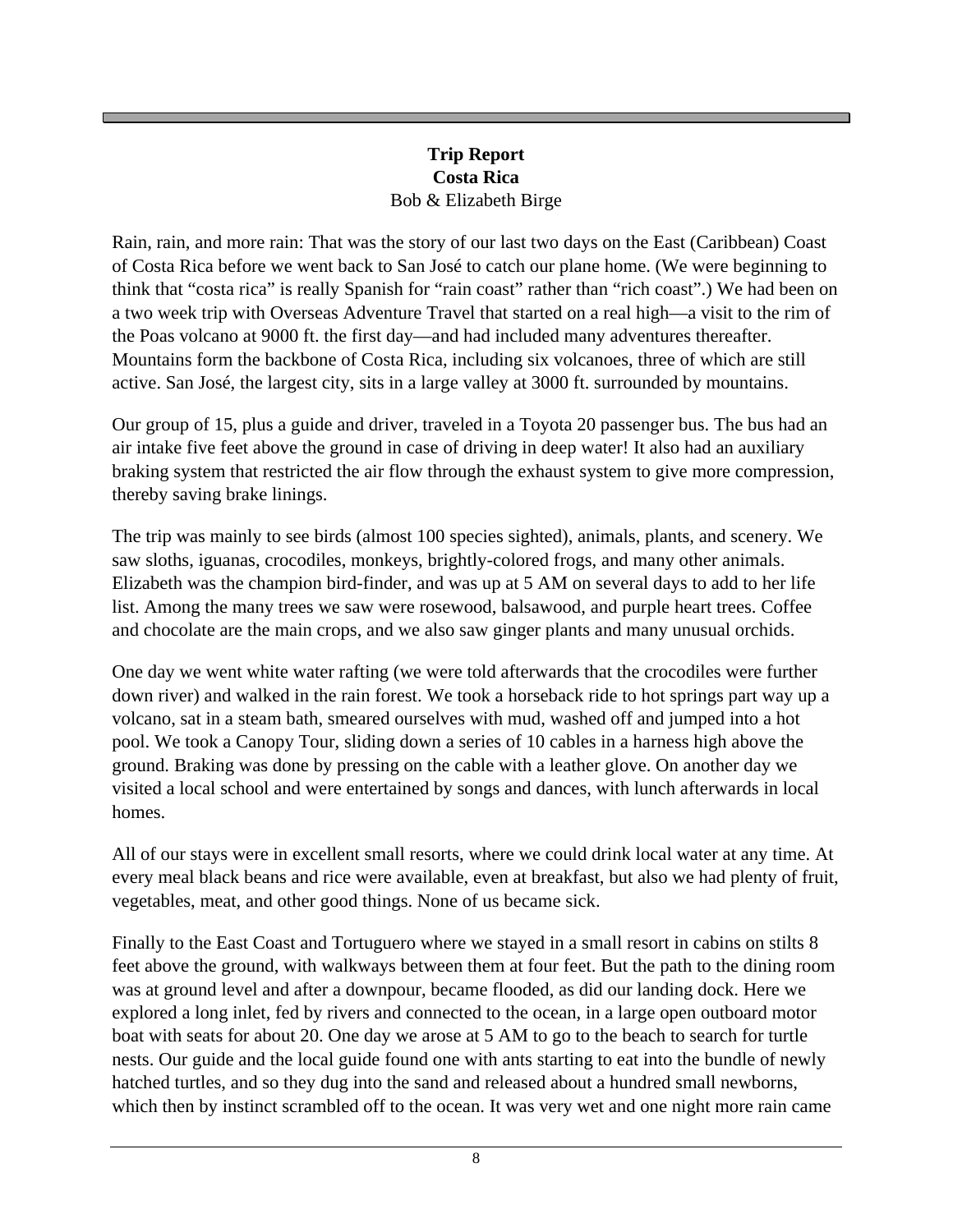down than we see in a year in Berkeley. However, it was warm and we slept under just a sheet. Although we had flown in on a charter flight, we went out by boat up a river to where a bus could pick us up. It rained hard and we wore yellow waterproof ponchos, shorts, and Tevas, and we had to bend over to shield our faces so we could see. We were told that the turbulent river was six feet above its normal level.

Local currency is the colon, worth about 375 to the dollar, but US money is taken everywhere as well as VISA cards and so we changed no money. We found it quite useful to have a quantity of small denomination dollar bills for tips, drinks, and small purchases.

#### **EX-LS Use of Berkeley Retirement Center a Success**

This is a reminder that all Laboratory retirees, including EX-Ls, are entitled to use the services of the UC Berkeley Retirement Center. This is a one-year trial program, with several more months to run, but we have hopes that the Laboratory will continue to support it. As of the end of the year, the Center had received more than 350 calls or visits from former Berkeley Lab employees. These addressed the whole range of Center services, including ID and Library cards, Learning in Retirement lectures, computer classes, and Internet accounts. I for one used my Center ID card for access to the Scholar's Workstation when my computer died.

If you haven't checked the Center out yet, be sure to do so soon. It is located at #2 Boalt Hall on campus. Telephone and e-mail access are 510-643-3212 and sdg@uclink.berkeley.edu, respectively. (You must apply in person to receive your ID card, however.)

All retirees should have received their Winter issue of the CenterPiece in early January. If you have not received it, please let someone on the Board know, and we will check it out. Also, if you have any comments about the Center or its services, please let us know, so that we can fold your experiences into the Lab's evaluation of the program.

#### **Hosts/Hostesses Wanted**

Inge Henle needs help with registration at the lunches. This is an opportunity to make sure you greet all your friends as they arrive. This need not be a lifetime commitment: If we can develop a cadre of folks willing to help, nobody would have to work more than once a year. If you are interested, please call Inge at 925-376-6156.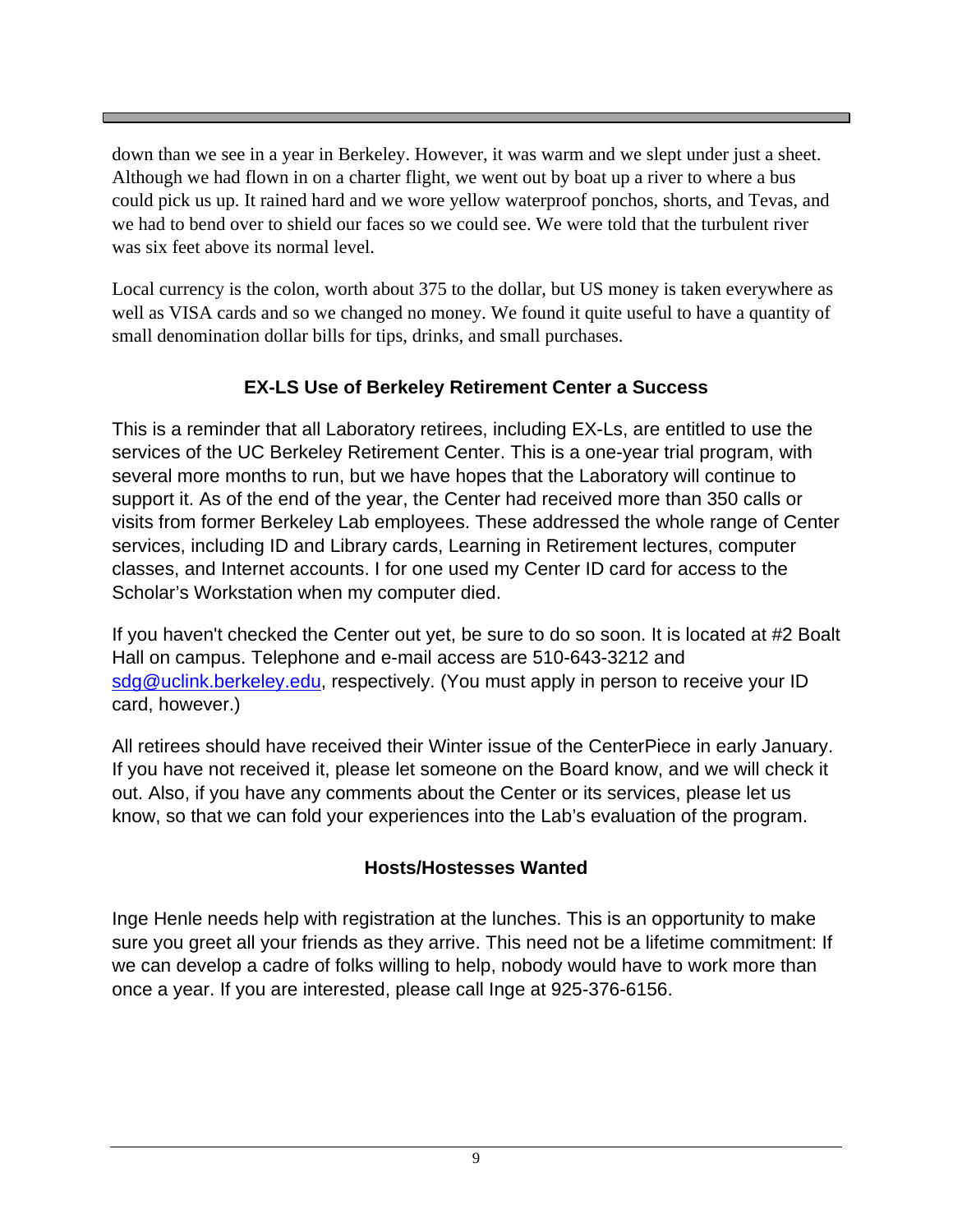#### **EX-Ls Contributions**

Here is the list of the organizations to whom the EX-Ls Board has contributed in the name of the membership. If you have suggestions for recipients for future grants, please contact the Editor or a Board member. The recipients are listed in alphabetical order.

Aids Project of the East Bay Alta Bates Hospice Alzheimer's Services of the East Bay, Berkeley (twice) American Cancer Society American Heart Association, Contra **Costa** American Red Cross, Bay Area Chapter Angel Island Association Coming Home Hospice Residence, San Francisco Contra Costa Crisis, Suicide **Intervention** Deaf Counselling, Advocacy and Referral East Bay Water Color Society Health Physics Society, NorCal Chapter Home Hospice of Sonoma County Hospice of Contra Costa Foundation, **Concord** Hospices of Contra Costa

Junior Center Of Art and Science Kaiser Hospice, Walnut Creek (twice) Lawrence Hall of Science (several grants) Meals On Wheels, Contra Costa County National Parkinson Foundation Northern Light School On Lok, Care for frail elderly, San Francisco Ruth Bancroft Garden, Inc UC Berkeley, Campisi, Center for Study of Aging UC Physically-Disabled Student Program UC Project Serendip, at Space Science Lab UC Regents, for Alzheimer Research VNA & Hospice Foundation, Emeryville WeCare Day Treatment Center, Concord

### **Results of Luncheon Survey**

Although there was significant sentiment for occasional luncheons elsewhere, our initial investigations have uncovered no cost-effective substitute for Spenger's. We have therefore renewed our standing reservation for the third Thursday of the second month of each quarter.…except for February. As noted in several other places in this newsletter, our **February** luncheon will take place on the **fourth** Thursday of the month. This is a one-time glitch in the system. Our May, August, and November luncheons will be back on our usual third Thursday. The Board will continue to investigate alternative sites.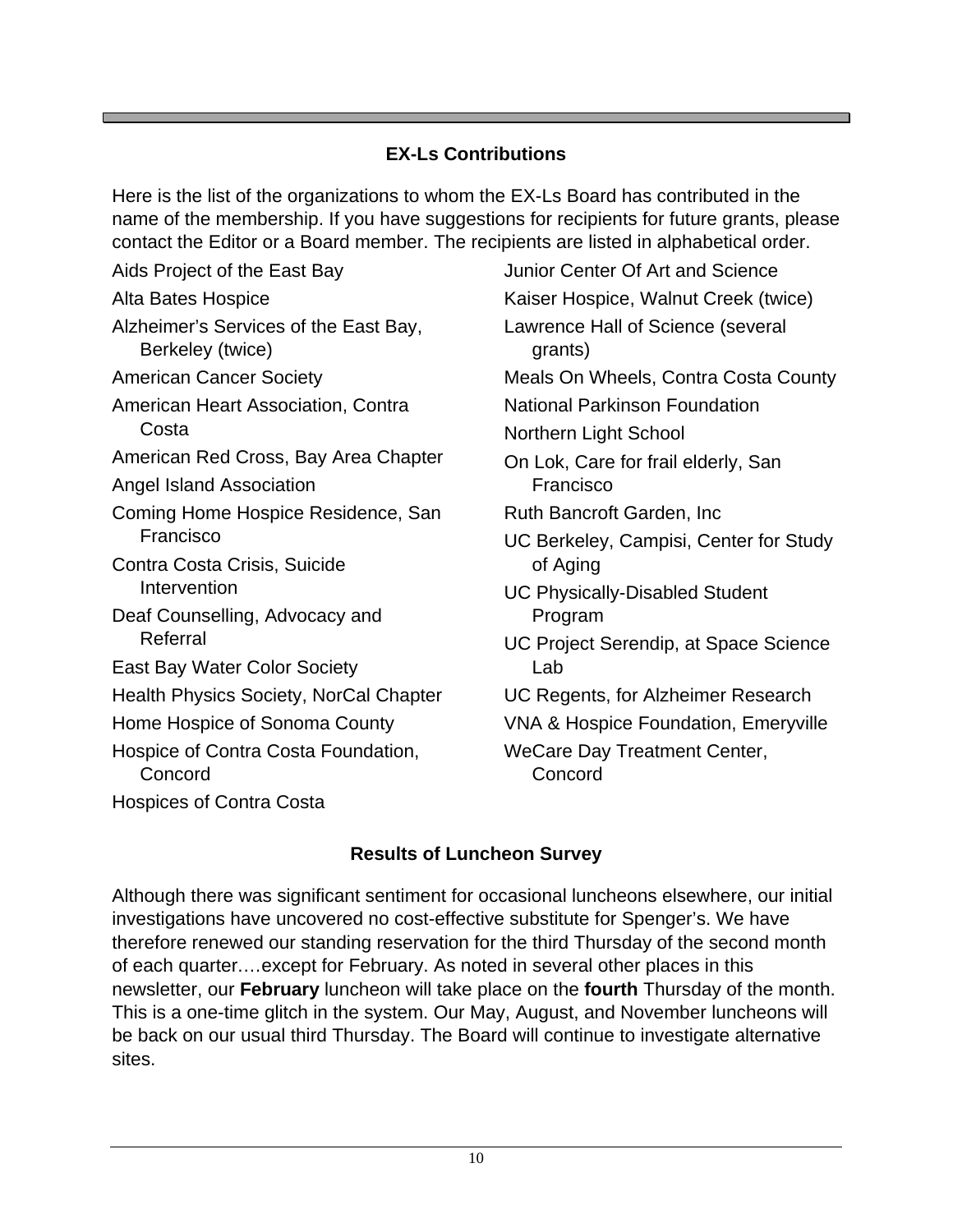#### **Works in Progress**

Two works in progress of interest to EX-Ls are the reworking of the EX-Ls website and the creation of the position of Health Care Facilitator at the Lab. In the first case, we hope to have something concrete to offer by midyear. If you have any ideas about content or format, please contact webmaster Dick Baker directly (ROBaker@attbi.com).

The second work in progress, as mentioned in the President's Note on page 2, is the position of Health Care Facilitator at the Lab. The position is still being defined, but if you have ideas about systemic problems that the Facilitator might address or information sources or other resources that the Facilitator might find helpful, please contact LBL Benefits Manager Richard Takahashi (RKTakahashi@lbl.gov, phone 510-486-7285).

#### **Answers to the November Diversion**

Saint Nicholas has included this municipality in his itinerary: *Santa Claus is coming to town*

- Cherubim and seraphim whose aural manifestations have impinged upon us from the stratosphere: *Angels we have heard on high*
- The original Coward: *The first Noel*
- Tintinnabula, the excessive use of which might cause argyria: *Silver bells*
- Do venture into propinquity, every staunch and steadfast person: *O come, all ye faithful*
- Merriment and good cheer in the direction of the terrestrial sphere: *Joy to the world*
- Listen! The proclamatory messengers produce artful and pleasant vocal sounds: *Hark the herald angels sing*
- Thou whistle stop suburb of Jerusalem: *O little town of Bethlehem*
- Jehovah grant you rollicking repose, adult males of politesse: *God rest you merry, gentlemen*
- Which pre-adolescent descendant obtrudes upon our consciousness: *What child is this*
- Nocturnal period devoid of acoustic phenomena: *Silent night*
- The thing manifested itself at the instant a night with no visual impairment was superseded by morning: *It came upon a midnight clear*
- Spifflicate the corridors: *Deck the halls*
- The diminutive masculine percussionist: *The little drummer boy*
- During the time that protectors of ovine groups surveilled their congregations in the dark: *While shepherds watched their flocks at night*
- Thou sanctified interval between post-meridian crepuscule and the appearance of Aurora: *O holy night*
- At some distance in a food trough for domestic animals: *Away in a manger*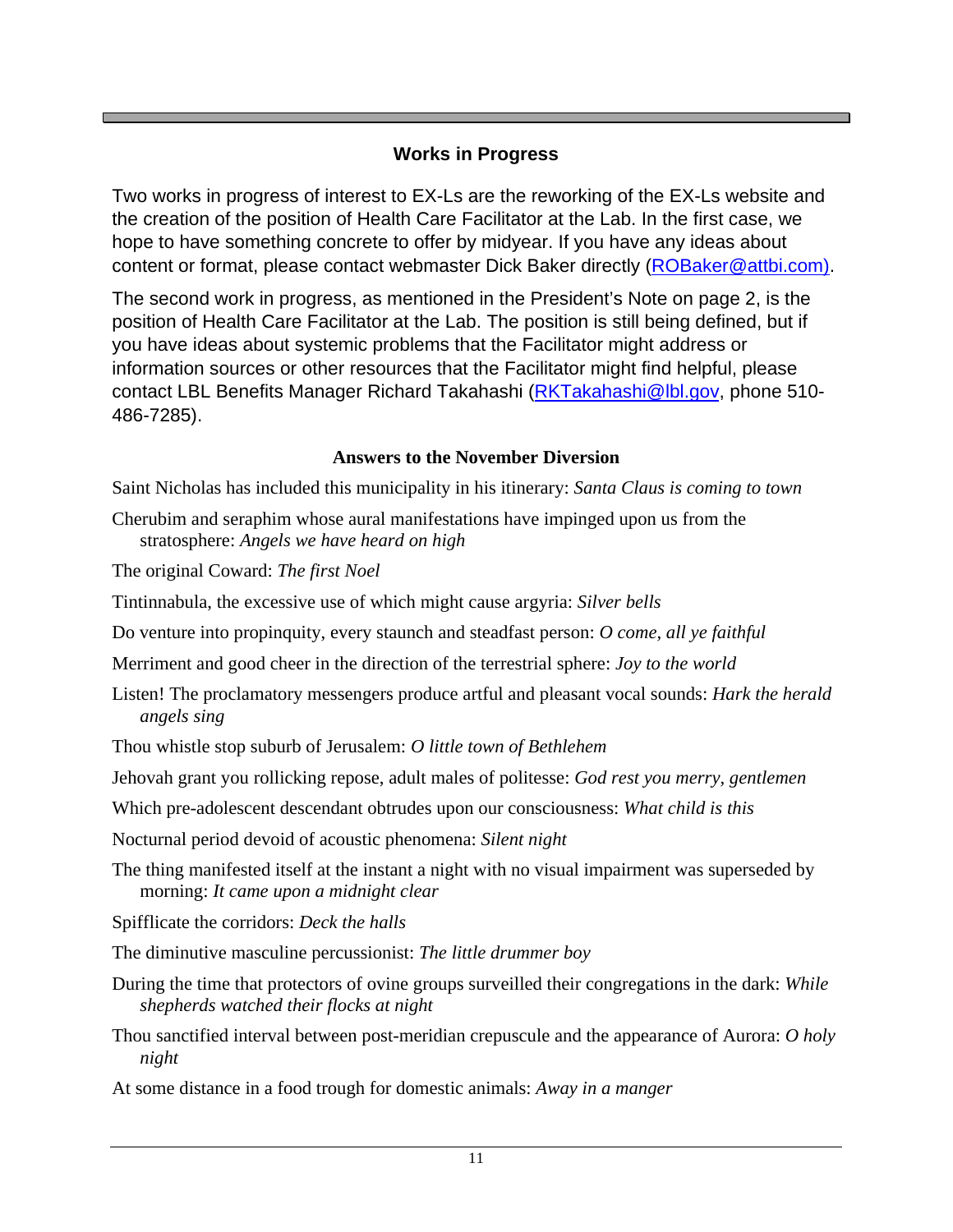This triumvirate began its peregrinations in the house of Eurus: *We three kings of Orient are* [Eurus is the east wind]

-----

Christmas in Nerdland is actually Halloween because  $25$  (dec) = 31 (oct).

| $\,1\,$        |                  | $\overline{\mathbf{c}}$ | $\sqrt{3}$ |    | $\overline{\mathbf{4}}$ |        | $\overline{5}$  |    |
|----------------|------------------|-------------------------|------------|----|-------------------------|--------|-----------------|----|
|                |                  |                         |            |    |                         |        |                 | 6  |
| $\overline{7}$ |                  |                         |            |    | $\,$ 8 $\,$             |        |                 |    |
|                |                  |                         |            |    |                         |        |                 |    |
|                | $\boldsymbol{9}$ | 10                      |            |    |                         | $11\,$ |                 |    |
| 12             |                  |                         |            |    | $13\,$                  |        |                 |    |
| 14             |                  |                         |            | 15 |                         |        |                 |    |
|                |                  |                         | $16\,$     |    |                         |        |                 | 17 |
| $18\,$         |                  |                         |            |    | 19                      |        | $\overline{20}$ |    |
|                |                  |                         |            |    |                         |        |                 |    |
|                | 21               |                         |            |    |                         |        |                 |    |

#### **EX-L 1** *Erith Ehrer*

This is a *cryptic crossword*, in which the clues are small individual word puzzles, containing a definition and a subsidiary indication such as an anagram or reversal of all or part of the word, or some other form of wordplay. (The clue usually contains a hint as to the kind of wordplay employed. For example, a clue for WARD might be "Pull back a political district in New York (4)", where "Pull back" means to write DRAW in reverse, and the rest of the clue is the definition.) Erith insists that this is a fairly simple example of the genre, so that if you haven't tried one of these before, this might be the time. (Solution next issue.)

#### Down

- 1. Sleep remaining. (4)
- 2. Here's a hot drink in steam. (3)
- 3. Save and secure new order. (6)
- 4. A hodgepodge of food. (4)
- 5. And not one in lower. (7)
- 6. Second canter cant. (5)
- 10. Undo severer mess. (7)
- 12. Draw in extra cellos. (6)
- 13. An astringent and short climbing graduate. (6)
- 16. Two note davenport. (4)
- 17. Southern pale bird. (4)
- 19. Letter I, in Germany, move start to end.
	- (3)

#### Across

- 1. Re-enter Tim, in confusion, being the status of most EX-Ls. (10)
- 7. Flies sound like bruises. (5)
- 8. Glide along, right and left, and scream like a bagpipe. (5)
- 9 Grow (not all the way) up in a crowd. (5)
- 11. Pitch out timeless fragment. (4)
- 14. Wander over, last to first. (4)
- 15. See coquette trifle endlessly in disorder. (5)
- 18. Proceed after wagon load.
- 19. Tropical bird with Scottish call in the gullet. (5)
- 21. Abatement of chopper in relative. (10)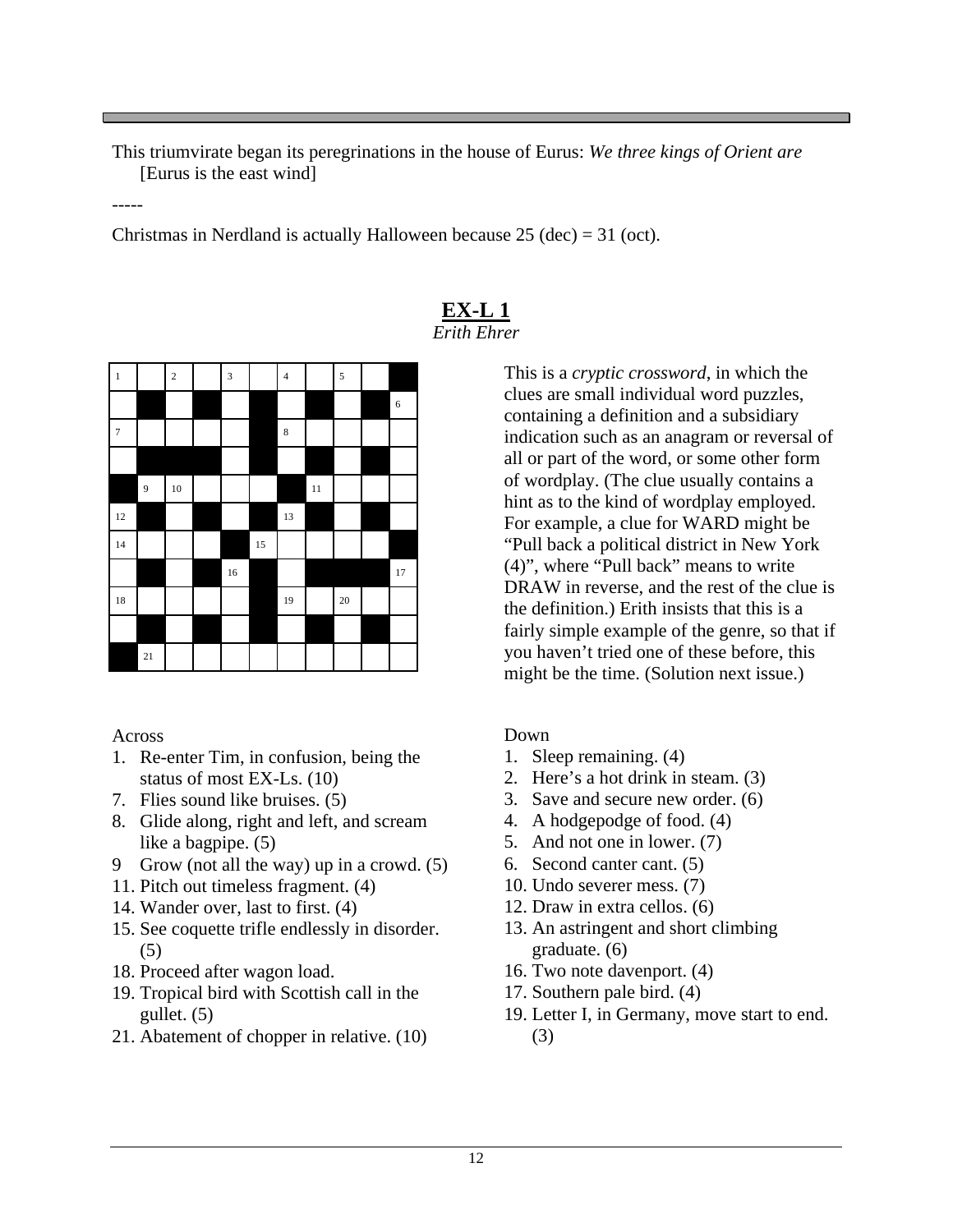| <b>IN MEMORIAM</b>    |  |
|-----------------------|--|
| <b>Molly Lawrence</b> |  |



#### **MEMBERSHIP REMINDER: Dues due**

Membership in EX-Ls is open to all past employees of LBL/LBNL. Annual dues are \$12 per family, prorated over the year for new members, and are now due for 2003. New members, please include your name, address, and phone number. Also, please include any other information you would like included in the annual membership directory, such as spouse's name, e-mail address, or fax number. Please send your check payable to EX-Ls to

> **Bud Larsh, Treasurer 610 Devonwood Hercules, CA 94547**

#### **SEE YOU AT THE FEBRUARY 27 LUNCHEON**  $\blacktriangleright$  Note the unusual date: the FOURTH Thursday of the month  $\blacktriangleleft$

| To:                                 | <b>Inge Henle</b><br>820 Villa Lane #3<br>Moraga, CA 94556<br>Be sure to make reservations by February 21                                                                                                                      |             |      |                                                |                |  |  |
|-------------------------------------|--------------------------------------------------------------------------------------------------------------------------------------------------------------------------------------------------------------------------------|-------------|------|------------------------------------------------|----------------|--|--|
|                                     | From: the contract of the contract of the contract of the contract of the contract of the contract of the contract of the contract of the contract of the contract of the contract of the contract of the contract of the cont |             |      |                                                |                |  |  |
| I plan to attend the EX-Ls luncheon |                                                                                                                                                                                                                                |             | \$18 |                                                | <b>PREPAID</b> |  |  |
|                                     |                                                                                                                                                                                                                                |             |      | I will bring $quest(s)$ . Name(s) of guest(s): |                |  |  |
|                                     | <b>Menu Choice(s):</b>                                                                                                                                                                                                         | <b>Beef</b> | Fish | <b>Salad</b>                                   |                |  |  |
| Please make check payable to EX-Ls  |                                                                                                                                                                                                                                |             |      | <b>Total Enclosed:</b>                         |                |  |  |